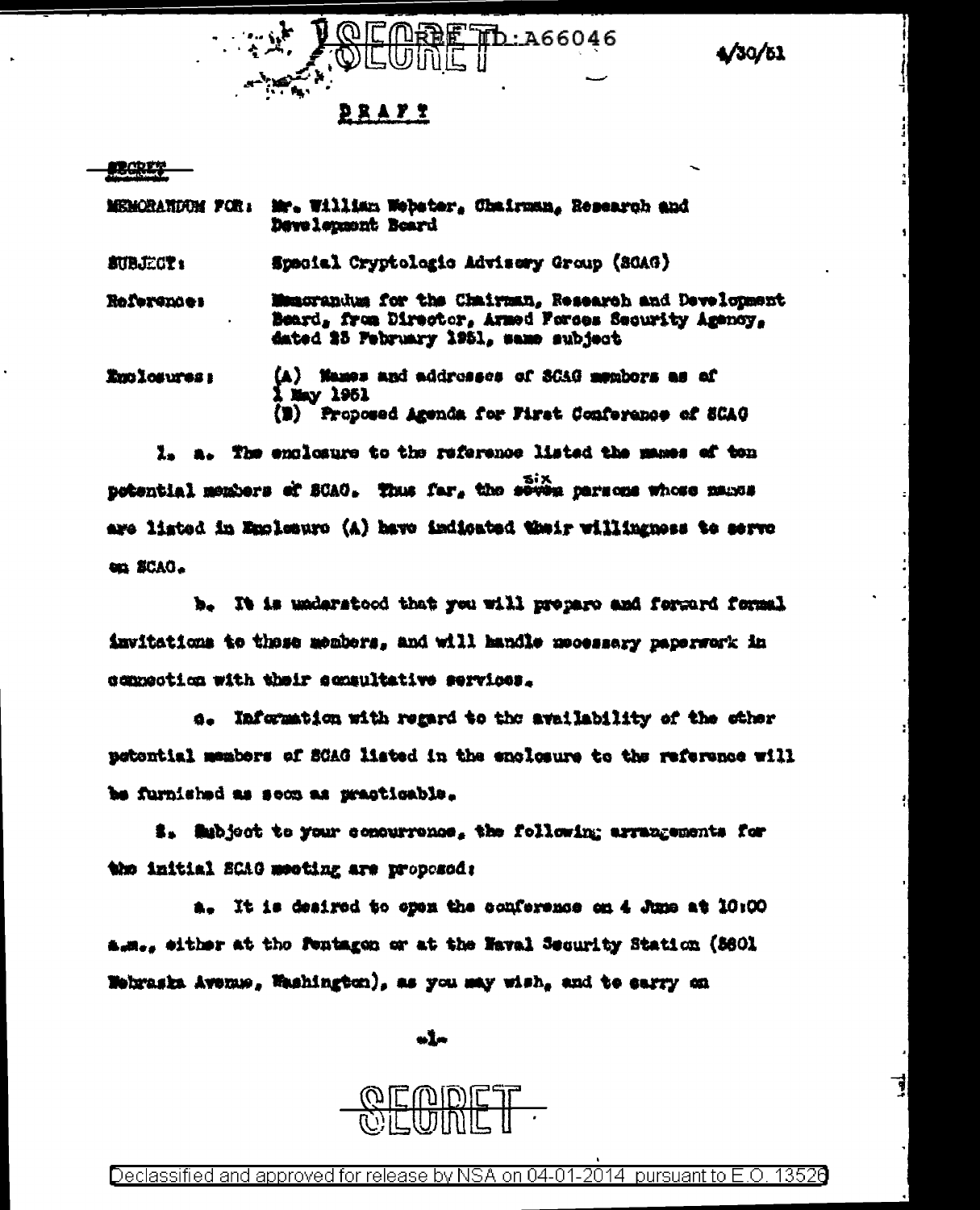

## **SECRET**

discussions for two days. The technical presentations and discussions will be conducted at the Naval Security Station and at Arlington Hall Station (4000 Lee Boulevard, Arlington, Virginia).

b. The proposed agenda, attached hereto as Enclosure  $(3)_2$  is forwarded for your consideration. You will note that it includes brief welcoming remarks by you and It. General Walter B. Smith. I shall invite the latter, unless you wish to do so.

e. It is hoped that Mr. Speaksan will be able to attend this ocaference.





z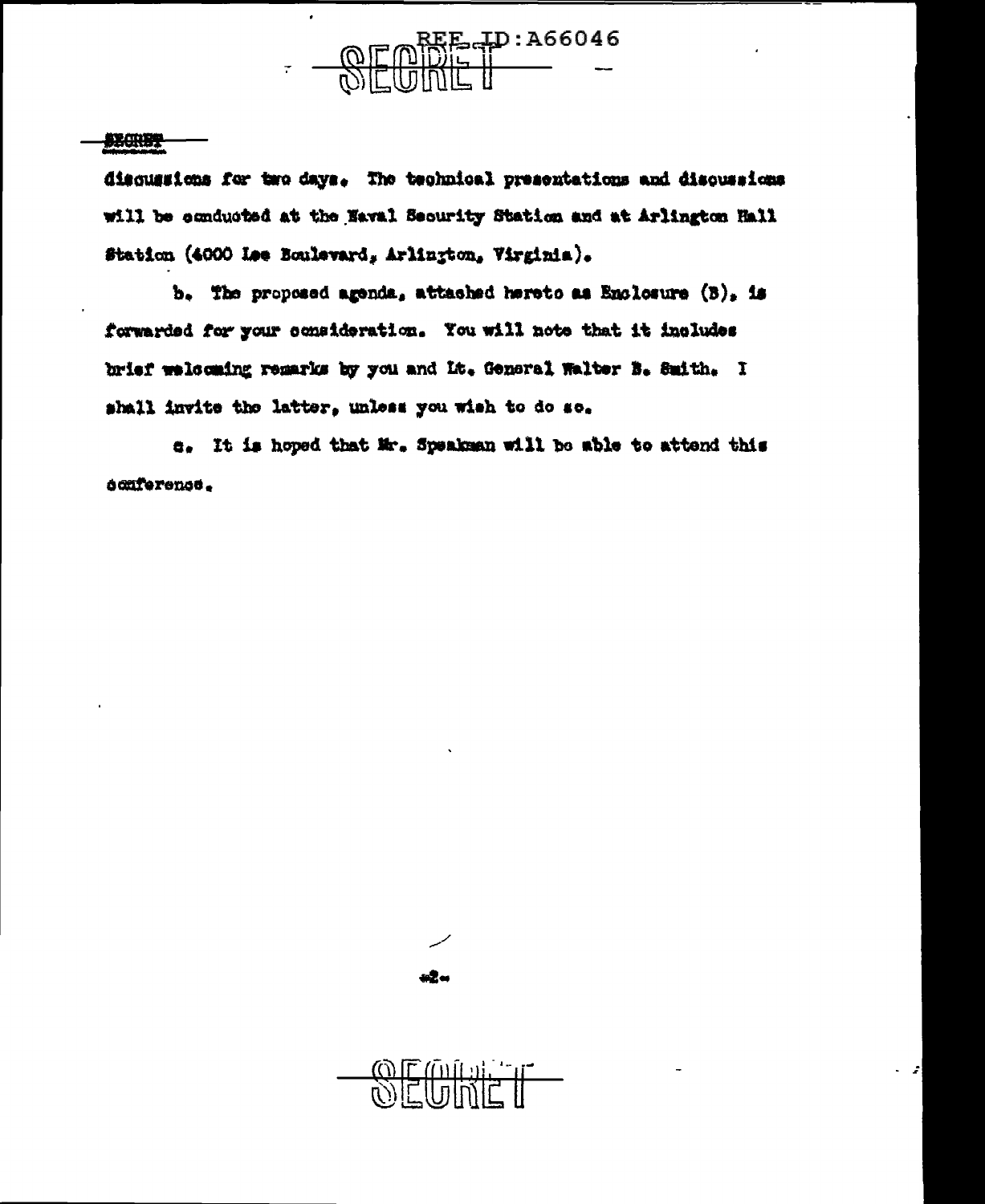

## WAMES AND ADDRESSES OF SCAC MEMBERS AS OF 1 MAY 1981

Dr. John von Neumann Institute of Advanced Studies Princeton University Princeton, New Jersy

Dr. Stewart 5. Cairns Head of Department of Mathematics University of Illinois Urgana, Illinois

Dr. Charles B. Tompkins Staughton Mall George Washington University Washington, D.C.

Dr. Howard T. Engstrom Vice President Engineering Research Associates, 507 18th Street South Arlington, Virginia

Dr. R.K. Potter Bell Telephone Laboratories 463 West Street, New York, New York

Mr. Joseph R. Desch National Cash Register Company Dayton, Ohio

**Emolosuro** (A)

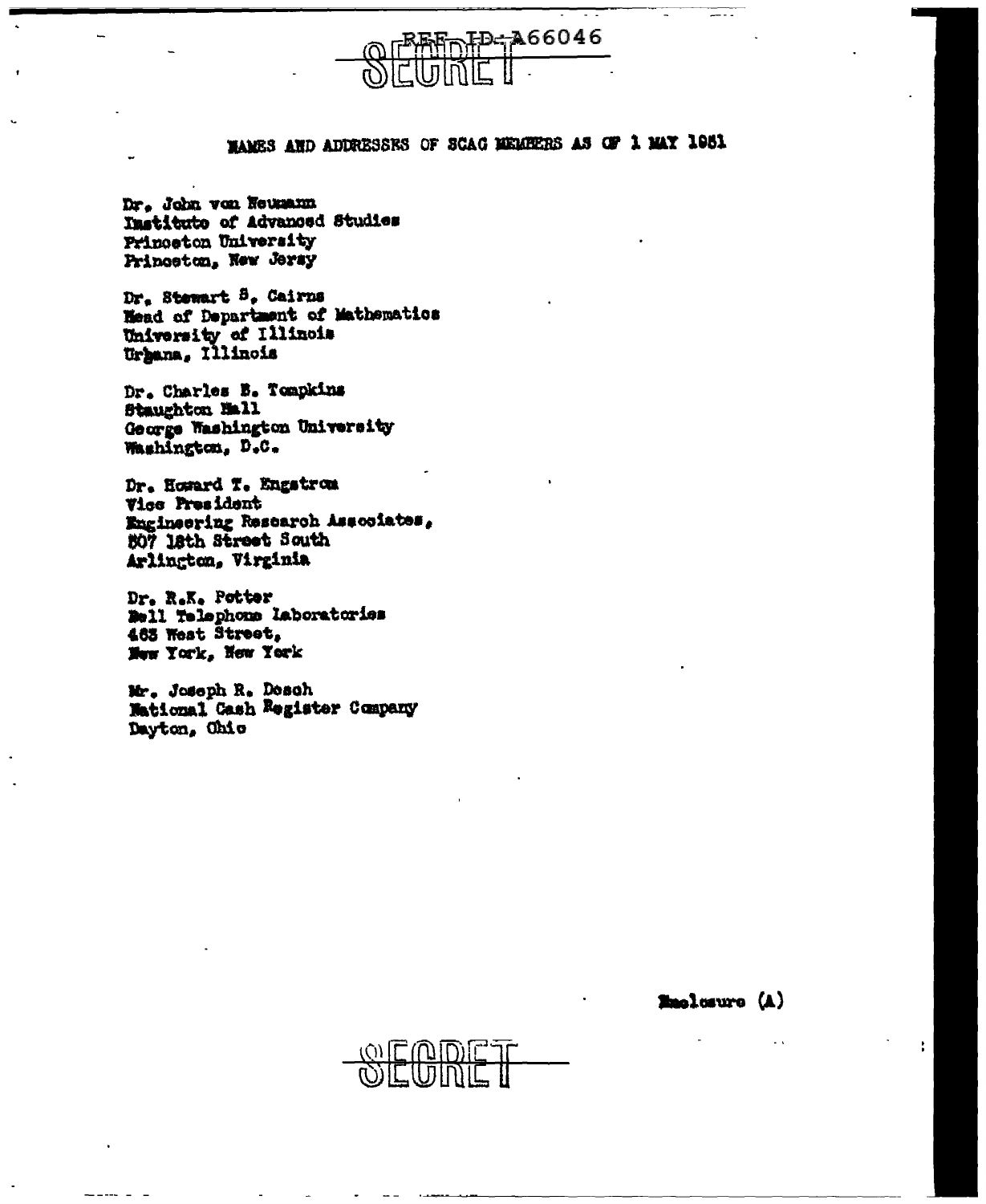

## SPECIAL CRYPTOLOGIC ADVISORY GROUP (SCAC)

Aronda for First Conference of SCAG 4.5 June 1951

Opening Session - 10:00 A.M., 4 Ame **Room** 

Briefing (for access to COMINT) of non-indectrinated members, if any. To be done by Captain Wenger.

Erief addresses of welcome:

的复数形式

ς

 $\frac{1}{6}$  w

مر

Mr. William Webster, Chairman, Research and Development Board General Malter B. Smith, USA, Director of Central Intelligence.

Presentation regarding AFSA:

Organisation; position in Department of Defense and Armed Ferces; relationships with other U.S. agencies and bodies such as USCIB and AFSAC.

To be given by Rear Admiral Earl B. Stone, USN, Director, AFSA. Presentation regarding the importance and value of CONINT in matiqual defense.

To be given by Captain J.W. Wenger, USN. Deputy Director, AFSA. Questions Presentation by Mr. Speakman on procedural matters.

Priestions . ۔ صہ Vil:30 A.M. Break - for luncheon (otther at the Pentagon smat Maval Security Station, asgran may desire) Sumbern 19-125

Muolesure (R)

 $\overline{\mathbf{S}}$ 

Иg.

(ءَ م

÷,

انک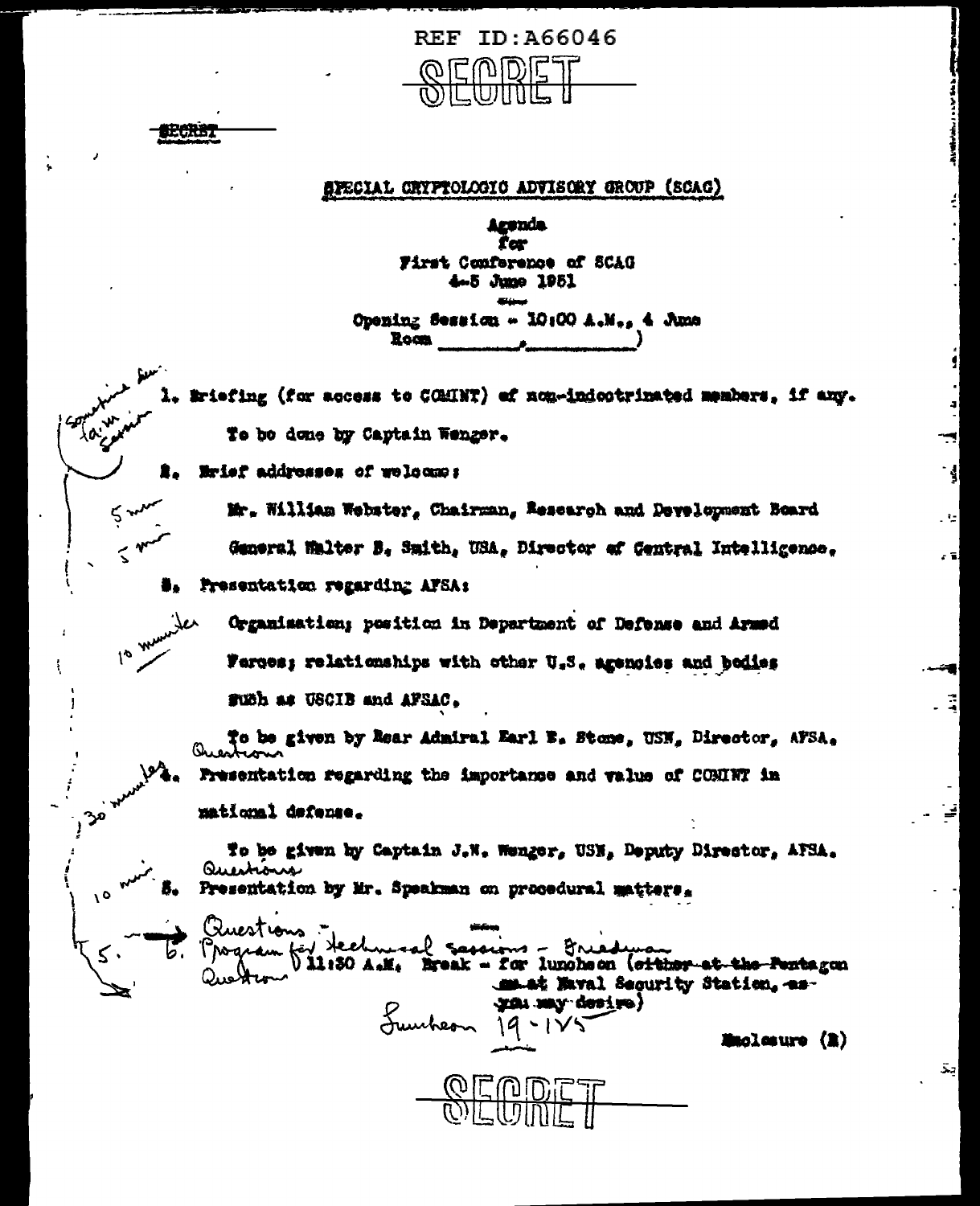

**BOREY!** 

ኅ

Technical Sessions  $2:00$   $P-M_0 = 4$  June (Room "Wayal Security Station)

| was successfully handled in World War II.                |
|----------------------------------------------------------|
| To be given by LCDR Gleason, USNR, AFSA                  |
| Question Jenight er NSS.<br>(1 hour)                     |
| 2. Fresentation on AFSA project task SWEATER.            |
| To be given by Mr. Albert E. Roberts, of Engineering     |
| Research Associates                                      |
| $(45 \text{ min.})$                                      |
| Presentation on AFSA's position and program in the field |
| of electronic computers.                                 |
| To be given by Drs. Campaigne and Eschus, AFSA           |
| $(45 \text{ m/n}_*)$                                     |

Presentation and discussion of specific problems on which AFBA desires assistance from SCAG, interspersed with brief tours through pertinent working spaces of AFSA-O2 and 4P8A-03,

 $(422 \text{ day})$ 

laluw<br>1910 त)<br>पुरो

n2-

Enclosure (B)

÷,

 $\sim$